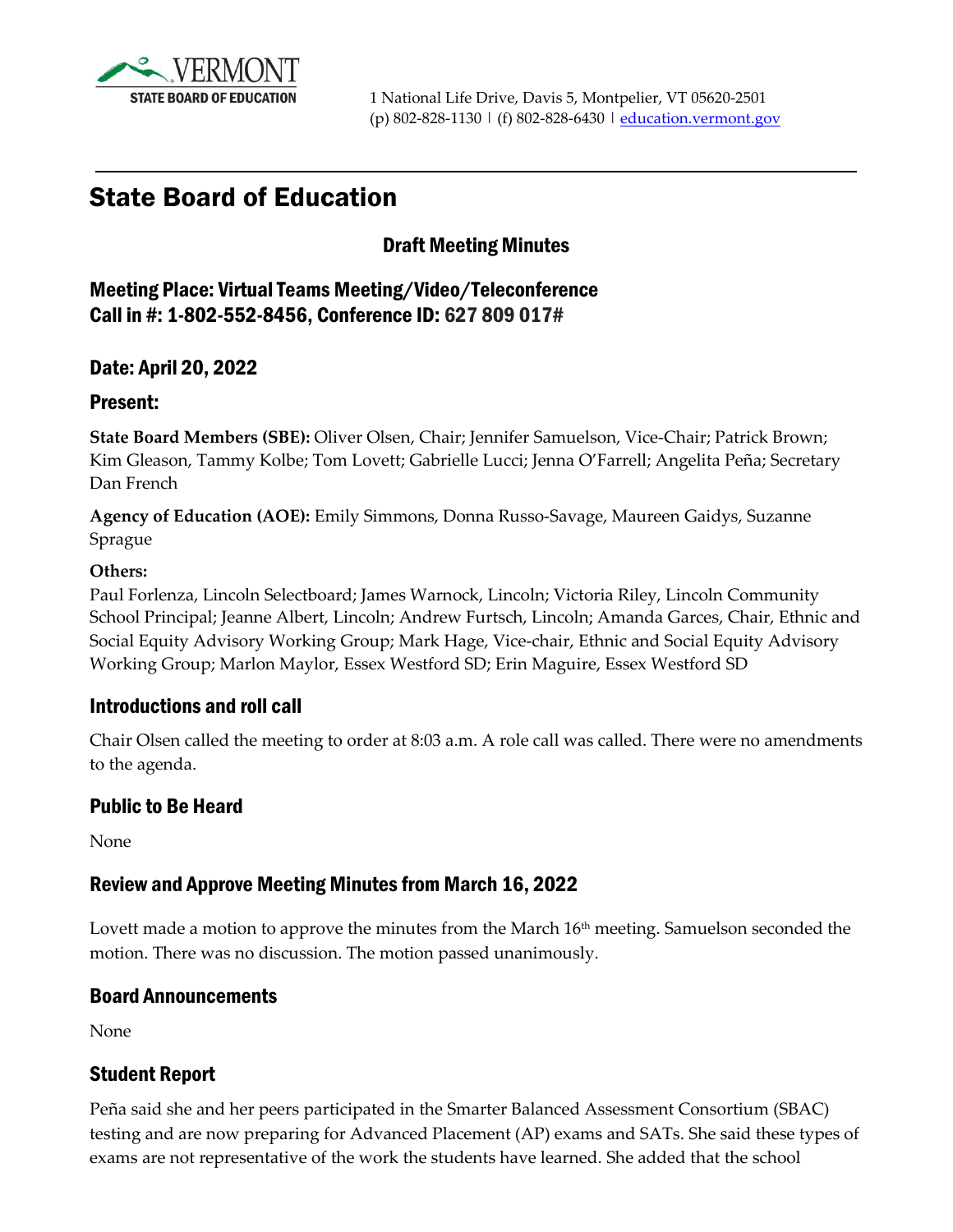environment is stressful during exam season. Lucci said that exam season has not yet begun in her school and is typically a nerve-wracking time of year.

### Weighting Study Update

Secretary French said that the issue is complex and is a policy revision of the education funding system. The General Assembly (GA) is deliberating the funding piece. They are evaluating two separate options pertaining to the implementation of weights. The two models being considered are to adjust education spending proportionally or to provide fixed grant amounts to districts state-wide to offset costs.

Discussion followed on the State Board's role, the Chair's neutral comments during testimony, keeping the theme of testimony student-centered and focusing on equitable learning opportunities for English Language Learners (ELL) and students of color and/or poverty, not having legislation be prescriptive to a specific subject area and discussing new developments for follow-up at the next meeting.

### Preliminary Discussion with Lincoln

Chair Olsen said that Russo-Savage prepared a <u>legal memo</u> that outlines what is being asked of the State Board and highlights both issues and challenges with current law. Representatives from Lincoln included Paul Forlenza, James Warnock, Victoria Riley and Jeanne Albert who together provided an overview of the request to withdraw from the Mount Abraham Unified School District (MAUSD). Warnock shared the following **presentation** which included the history of the work to date, information on school and staff, tax rate and evidence of no undue hardship on the MAUSD, current tuition rates, plans and preparations for creation of a new supervisory to include Ripton as a member district, staffing contracts and master agreements, meeting and complying with Education Quality Standards (EQS) and an exit agreement.

Discussion and questions followed pertaining to the geographically closest school to Lincoln, available capacity and confirmations from nearby school districts, low and declining enrollment and sustainability, combining classrooms, complexity of withdrawing from a supervisory district, no school district willing to accept it, consulting with Vermont School Board's Association (VSBA) and the Vermont Superintendents Association (VSA) for expertise, finding resources to assist, hiring a licensed superintendent, providing special education services, partnering with Ripton and staff sharing positions, expense of administrative positions, distance between Ripton and Lincoln, licensed special educator as a case manager, reconfiguring elementary schools, students on Individual Education Programs (IEP), scarcity of resources, finances required for running a school district, Ripton's inability to secure a consultant, timing and designating a high school and oversight.

Chair Olsen said that the focus and concern is how the proposed supervisory union is going to move forward. He sensed that the State Board was reluctant to move too quickly and make a mistake. Joining Lincoln and Ripton makes sense, but Ripon is struggling to get its plan together. Chair Olsen added that both Ripton and Lincoln will be added to the next month's agenda for an update on progress made in creating a solid structure that will provide an equitable education to all children attending.

### Act 1 Presentation

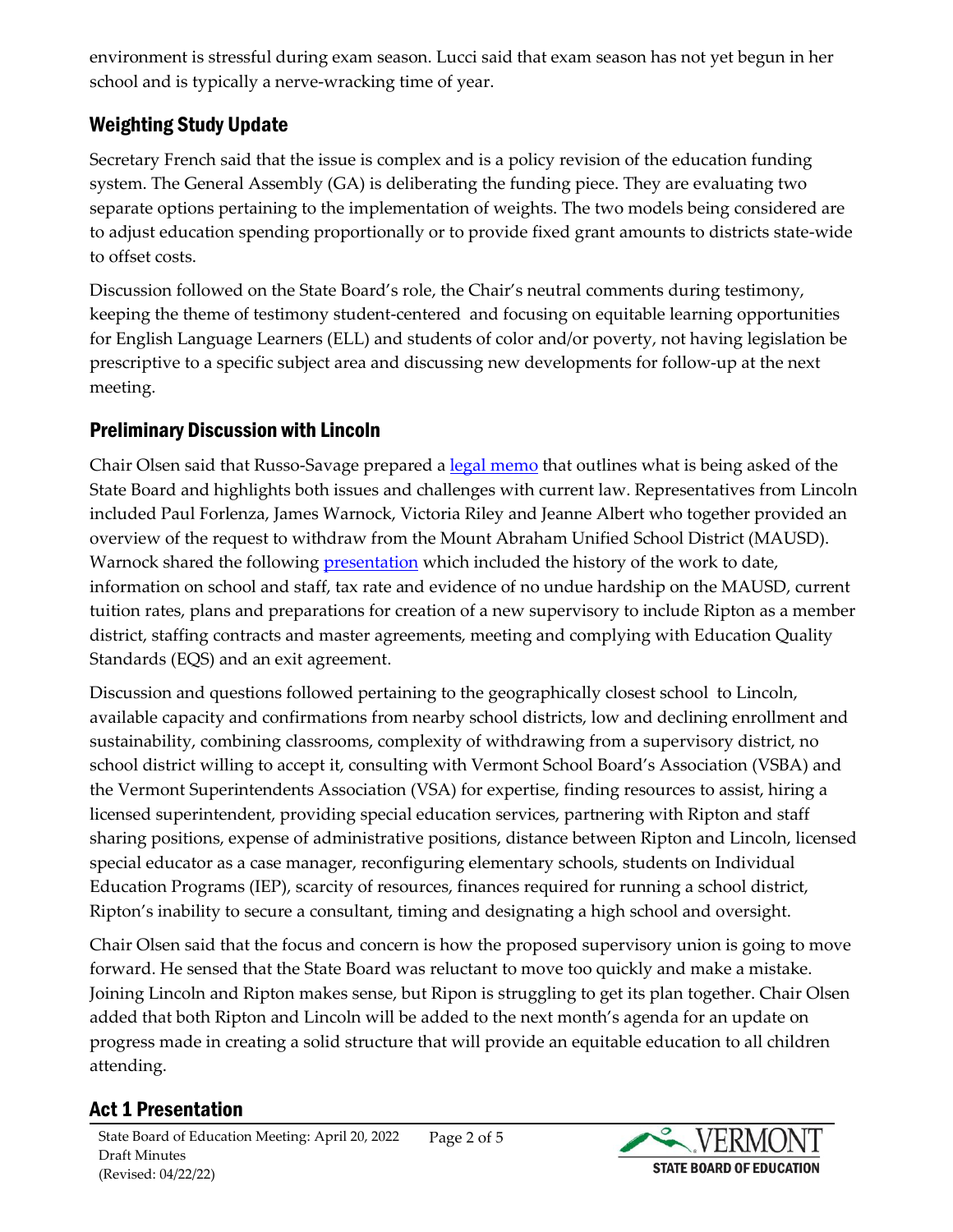Chair Olsen reviewed the history of Act 1 and its charge. The Ethnic and Social Equity Standards Advisory Working Group (WG) completed its first phase and will make recommendations to the State Board on changes to the EQS. Amanda Garces, Chair of WG and Mark Hage, Vice-chair of the WG shared this [presentation.](https://education.vermont.gov/documents/state-board-item-g-1-04-20-22) Garces shared that the WG has 23 members and spoke about its timeline, EQS subcommittee, and goals. She also spoke about suggested changes to its statement of purpose, discrimination and definitions, curriculum content and planning, teacher support and practices, student supports, school administration and challenges including time and language accessibility. Garces shared a [draft](https://education.vermont.gov/documents/state-board-item-g-2-04-20-22) and said the final document will be shared in a week.

Discussion followed regarding translation by the Vermont Multilingual Task Force, translation to plain language, impact of COVID-19, Jewish community and concerns whether their interest is represented, critical race theory and the public democratic process.

Chair Olsen said that the document will be referred to the EQS Subcommittee that is co-chaired by Tammy Kolbe and Kim Gleason. The committee will determine the structure, goals, and engagement plan. He added that the State Board rulemaking will be as open and as inclusive as possible to members of the public. The work of the State Board will be done within the committee. The committee will provide regular updates to the full State Board.

Chair Olsen called for a recess at 10:31 a.m. The meeting reconvened at 10:42 a.m.

### Update on H.727, an act relating to the exploration, formation and organization of union school districts and unified union school districts

Gleason provided an update that the current focus is withdrawals. She added that it is the State Board's responsibility to have critical thought around what creates a sustainable high-quality education for all students. There needs to be a state-level responsibility. The most recent conversations in the GA pertain to guardrails on the withdrawal process, State Board indicating whether a withdrawal was reasonable based on the criterion offered or an advisory opinion that would go back to the voters if the State Board declined to support the withdrawal. Most recent testimony surrounded the withdrawals that are currently in process and the concern and threat of school closure.

Discussion followed on putting a moratorium on school closures, State Board focus is on governance, concern about potential school closure, separation of school closures from governance changes, state standards that apply to school closures, statute promotes consolidation to gain efficiencies, clarification from GA is essential, different mechanism to address school closure, statute has conflicting goals, articles of agreement prescriptive of timeline for school closures, common standards, summer study committee to look at both issues and moratoriums do not preclude districts from continuing to move forward with withdrawals.

# Independent School Approval Review Committee

Lovett worked with the AOE to identify a list of school approvals that might use a desk review instead of an on-site visit as part of the Independent School Review process. These include kindergartens approved by the National Association for the Education of Young Children and nonspecial education schools and programs that are seeking minor amendments to their application. The committee reviewed the list of assurances in the draft around nondiscrimination and health and

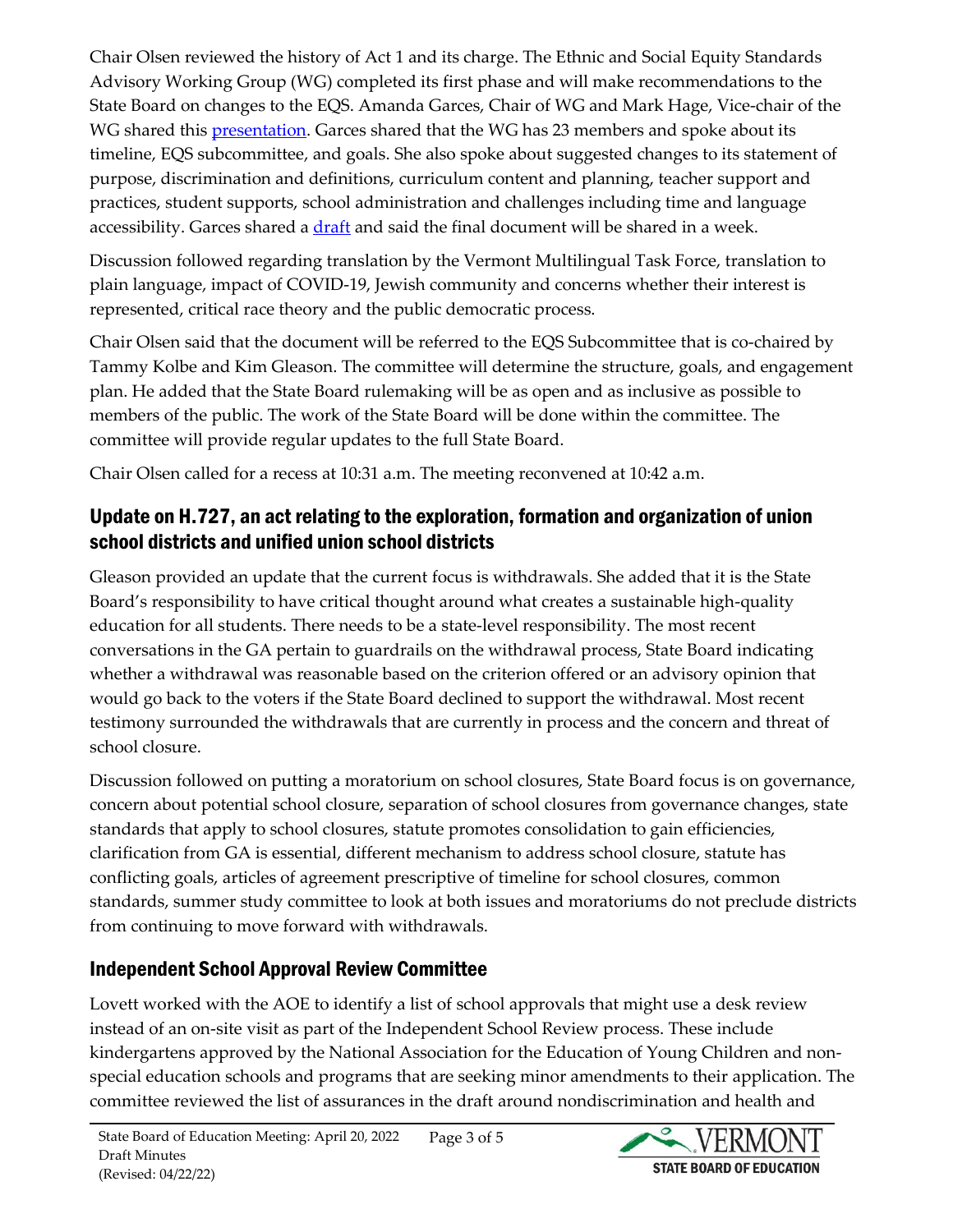safety. A communication to schools about the rule changes will be sent so the AOE can provide proactive technical assistance. The assurance draft will be sent to schools that have completed their application, review and visit. The schools will be sent an addendum to their application to include the assurances that must be signed. The assurance draft will be sent to the schools that have submitted their application but have not been reviewed or visited. The assurances will be part of the review and visit and will be part of the process for those schools who are not yet in the queue when they submit their application for renewal or approval in the future. There will be a 10 school approvals/renewals in August and the backlog will extend over a few years.

Discussion followed regarding making the review process extend to 6 years, 5-year limit in statute, statute is not specific on 5-year process being forward or backward looking, public tuition dollars, signed assurances as addendum to current approval, attestation to four statements, effective July 1, 2023, and the backlog should be cleared by February 2024.

# Rule Series 2200 Update

Chair Olsen said upon submission to Legislative Committee on Administrative Rules (LCAR), it was discovered there was difference on how timelines for rulemaking were calculated. This necessitated a formal request for an extension to the 8-month rulemaking deadline, which was granted. LCAR deferred substantive action on Rule 2200 on the rules to their April 21 meeting. There has been public comment asking LCAR to object to the rules. Legislative Counsel have reviewed the rules and identified a few typographical issues and one question around statutory authority with respect to the Public Accommodations Act (PAA). Chair Olsen hoped that the State Board would grant Samuelson more authority to make any changes necessary to respond to potential objections at the April LCAR meeting.

Chair Olsen explained that there are differing beliefs that the PAA may not apply to all schools all of the time. Simmons said the State Board has not received notice of any objection to the wording.

Discussion followed couching application of PAA to the extent applicable, not understanding how it is limited if students are attending schools with public funds, whether LCAR would object, advancing the rule without endorsement of LCAR not advised, rate and reimbursement, suggested changes weaken the standards of IEPs was not intentional, accountability of entitlements is the responsibility of the Location Education Agency (LEA) and addressing areas during Phase 2.

Additional robust discussion followed regarding potentially adding the words "as applicable" to Rule 2226.6, and whether this would be superfluous language. Chair Olsen suggested using "as required by statute". Simmons agreed it may be an acceptable solution. Chair Olsen asked the State Board that, if necessary and only if necessary, that Samuelson has the authority to make the change regarding the PAA at the April LCAR meeting. Seeing no objection, Chair Olsen said Samuelson should consider herself authorized.

# Essex Westford School District-Diversity, Equity and Inclusion (DEI)

Brown introduced Marlon Maylor, Assistant Principal of the Essex High School. Maylor introduced Erin Maguire, Director of Equity and Inclusion of the Essex Westford School District. Maguire shared this **presentation** and included success stories, challenges, and a future project on diversity, equity and inclusion district-wide. Maylor focused on programs taking place at the Essex High School.